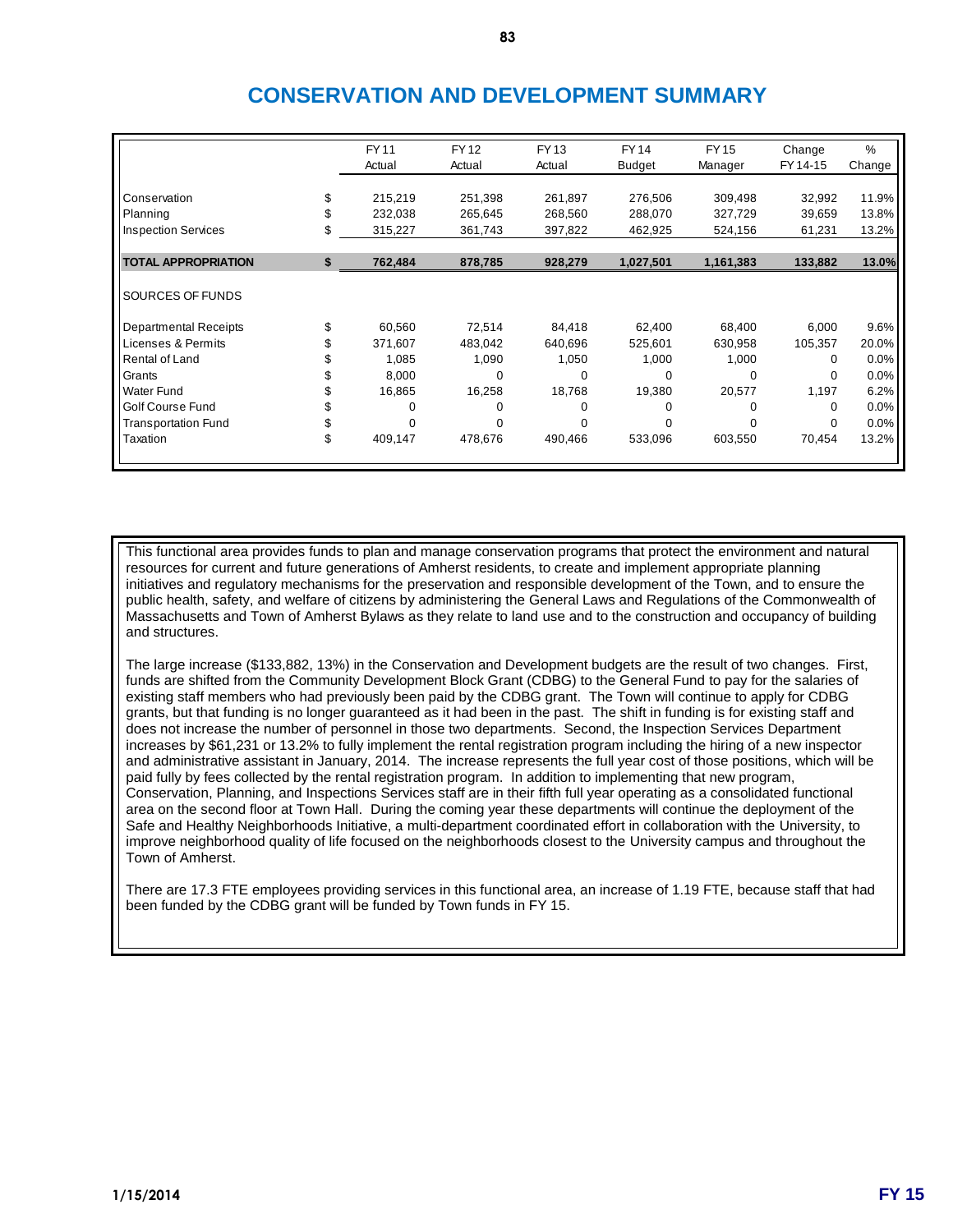# **CONSERVATION AND DEVELOPMENT 5171: CONSERVATION**

**MISSION STATEMENT:** To plan and manage programs and initiatives to protect the environment and natural resources of Amherst for current and future generations.

## **RECENT ACCOMPLISHMENTS & CURRENT CHALLENGES**

### **Accomplishments**

- Completed 3 land conservation projects totaling close to 40 acres: 1) Brunelle, 2) Ricci and 3) South East Street
- Launched the Sustaining Amherst Website, [www.Amherstma.gov/sustaining,](http://www.amherstma.gov/sustaining) a single place to find information on all of the green efforts happening in Amherst.
- Organized many community events and workshops focused on sustainability.
- Continued to develop a comprehensive Land Use Policy and Management document for use by the Commission and Department.
- Secured a Local Acquisition for Natural Diversity (LAND) Grant for more than \$100,000 for the Fort River Farm project.
- Replaced two large bridges and one long walkway on the Conservation land trail system.
- Secured funding for and erected two new trailhead kiosks.
- Brushhogged more than 250 acres of open fields as part of efforts to manage for early successional species habitat.
- Completed multiple conservation land management projects using funding secured through the federal Wildlife Habitat Improvement Program (WHIP) including prescribed burns and invasive species control.
- Engaged hundreds of volunteers in trail improvement projects throughout town.
- Worked with UMass students on a Town-wide survey to gather information on trail conditions and overall user satisfaction with our conservation areas.

#### **Challenges**

The greatest challenge to the Department is to maintain the level of service that Amherst residents demand relative to the maintenance of 80 miles of trails, the use of Puffer's Pond by thousands of visitors annually, and the management of more than 2,000 acres of Conservation Land.

## **LONG RANGE OBJECTIVES:**

- To provide support for the Town-wide Master Planning process.
- To work more closely with the Friends of Puffers Pond and other local groups to increase funding for trails and the maintenance and enhancement of Puffer's Pond.
- To complete the purchase of Agricultural Preservation Restrictions over remaining unprotected farmland.
- To improve the mapping and inventorying of Town conservation and environmental land and resources for public distribution and for planning purposes.
- To integrate new conservation data into the Geographic Information System and seek ways to utilize it to help us better manage our Conservation Areas.
- To develop and implement a plan to create and fund a dog park, possibly from a combination of grants, private fundraising, and land donations.
- To collect and compile historical information on Town farms and natural resources.
- To complete the purchase or other protection of blocks of open space for conservation purposes.
- To maximize non-tax funding sources to assist with future land acquisition and land management.
- To work collaboratively with LSSE and other Town departments to implement the Open Space and Recreation Plan.
- To support efforts to plan for an integrated system of walking and riding trails throughout the Town.
- To work creatively to link Amherst trails with those in neighboring towns.
- To support the DPW in managing our watershed forests utilizing sustainable forestry practices.

### **FY 15 OBJECTIVES:**

- To expand and enhance opportunities for farmers to use conservation land to grow more local food.
- To collaborate with residents of Applewood on the expansion of the accessible trail in the Orchard Arboretum Conservation Area.

Continued on next page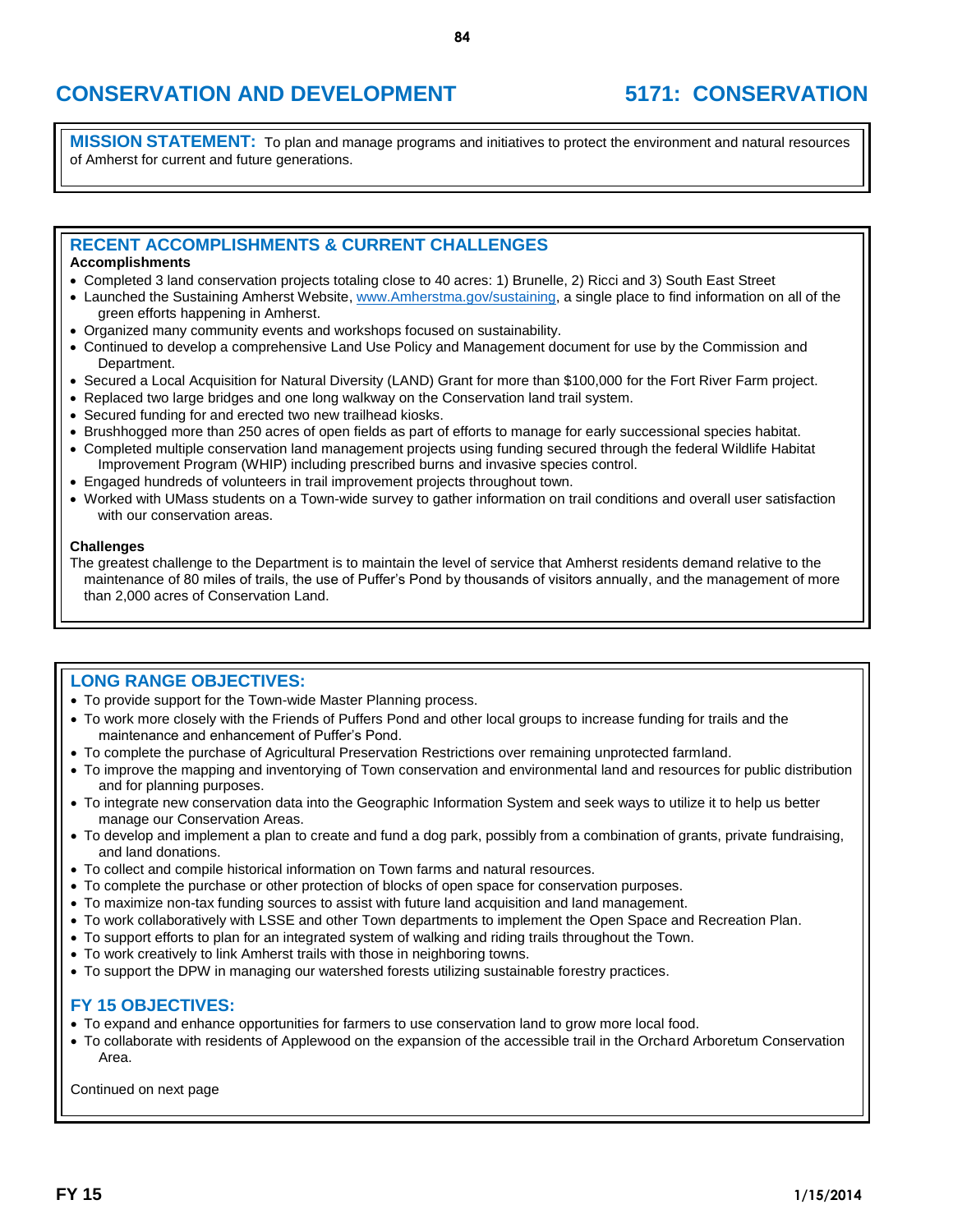# **CONSERVATION AND DEVELOPMENT 5171: CONSERVATION**

### **FY 15 OBJECTIVES (continued):**

- To work closely with the Conservation Commission to complete chapters of the Conservation Land Use and Management Plan including those focused on farming, hunting, and camping.
- To design and build a new parking area at the Wentworth Farm Conservation Area.
- To work with the Conservation Commission to assess the current Wetland Protection Bylaw and make recommendations for changes and improvements.
- To begin the planning and permitting processes to dredge Puffer's Pond as a precursor to future capital requests.
- To work with the Town Manager, DPW, and the Puffer's Pond 2020 Group to address traffic flow, parking issues, and pedestrian/cyclist safety around Puffer's Pond.
- To address invasive species issues more aggressively on Conservation land.
- To continue to expand the Town's efforts around the Sustainability Festival, local agricultural initiatives, green energy projects, and other local sustainability initiatives.
- To complete one to two new land conservation projects with the support of the Conservation Commission and CPAC, including, but not limited to Fort River Farm project and expansion of the Wentworth Farm Conservation area.
- To continue to seek creative approaches to making the functional area more efficient while serving citizens, contractors, boards, and committees.

| <b>SERVICE LEVELS:</b>                                                                                                                                                         | <b>FY 09</b><br>Actual             | <b>FY 10</b><br><b>Actual</b>      | <b>FY 11</b><br><b>Actual</b> | <b>FY 12</b><br>Actual             | <b>FY 13</b><br>Actual             |
|--------------------------------------------------------------------------------------------------------------------------------------------------------------------------------|------------------------------------|------------------------------------|-------------------------------|------------------------------------|------------------------------------|
| Conservation land acreage managed<br>Watershed forest acreage managed<br>Trail miles maintained<br>Accessible trails maintained<br>Acres Monitored - Agric. Pres. Restrictions | 2.062<br>3,380<br>80<br>4<br>2,102 | 2.070<br>3,380<br>80<br>4<br>2,102 | 2,070<br>3,380<br>80<br>2,102 | 2.100<br>3,380<br>80<br>4<br>2,102 | 2,100<br>3,380<br>80<br>4<br>2,102 |
| Acres under Conservation Restrictions<br>Acres of farmland rented out<br>Wetlands Act Notice of Intent and                                                                     | 174<br>200                         | 202<br>200                         | 202<br>200                    | 202<br>100                         | 202<br>100                         |
| Determinations<br>Wetlands Act Major Cases handled<br><b>Emergency Certifications</b><br>Public requests for information & help                                                | 46<br>6<br>2,590                   | 28<br>2<br>2,624                   | 52<br>3<br>9<br>2,723         | 36<br>2,650                        | 27<br>5<br>3<br>2,700              |
| Footbridges built or replaced<br>Volunteers                                                                                                                                    | 26                                 | 18                                 | 9                             | 4                                  | 5<br>200                           |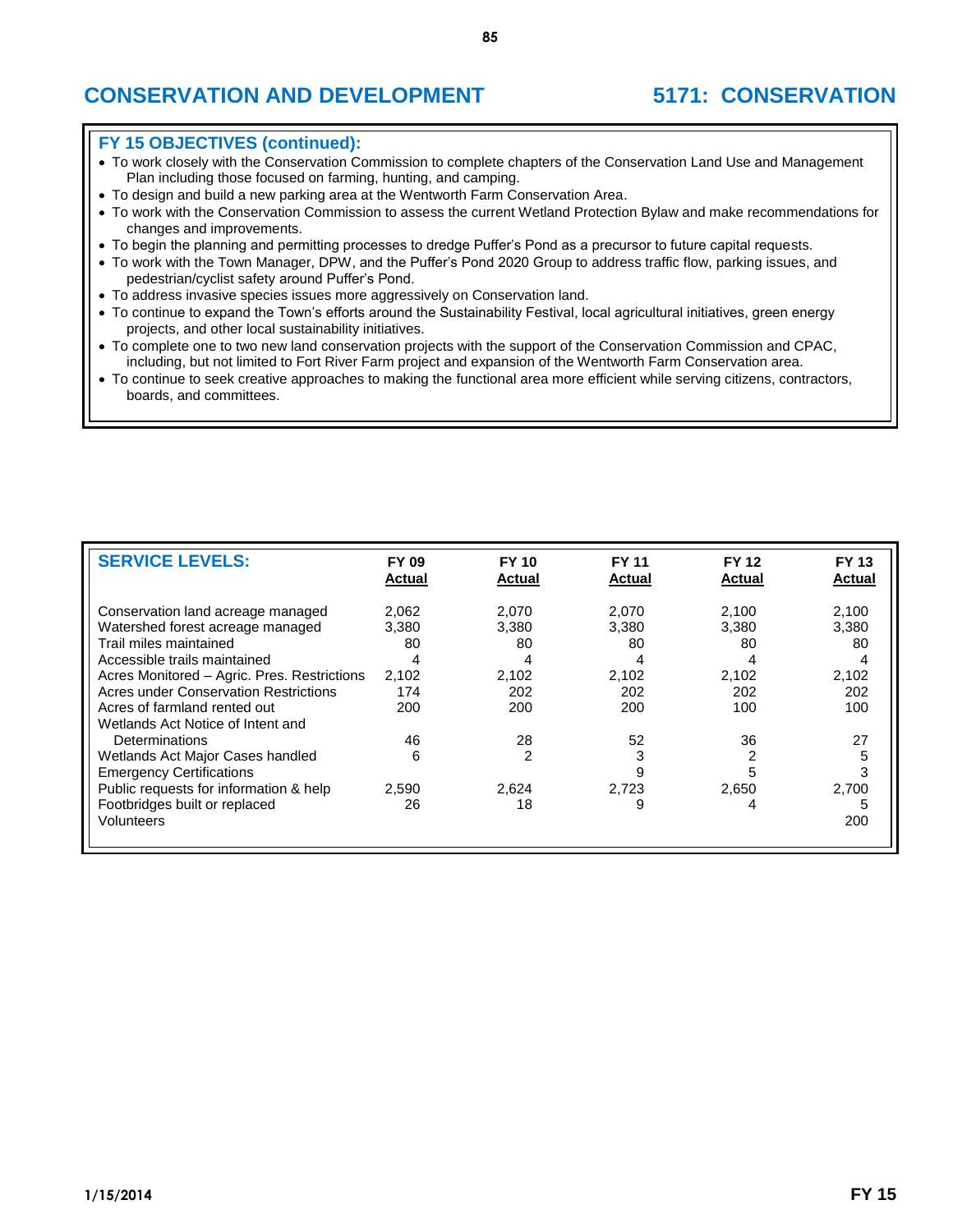# **CONSERVATION AND DEVELOPMENT 5171: CONSERVATION**

|                               | <b>FY11</b>   | <b>FY12</b> | <b>FY13</b> | <b>FY14</b>   | <b>FY15</b> | Change     | Percent |
|-------------------------------|---------------|-------------|-------------|---------------|-------------|------------|---------|
|                               | Actual        | Actual      | Actual      | <b>Budget</b> | Manager     | FY 14 - 15 | Change  |
|                               |               |             |             |               |             |            |         |
| <b>Personnel Services</b>     | \$<br>186,789 | 227,590     | 243,566     | 259,204       | 292,196     | 32,992     | 12.7%   |
| <b>Operating Expenses</b>     | \$<br>28,430  | 23,807      | 18,331      | 17,302        | 17,302      | 0          | 0.0%    |
| Capital Outlay                | \$<br>0       |             | $\Omega$    | 0             | 0           | 0          | 0.0%    |
| <b>TOTAL APPROPRIATION</b>    | \$<br>215,219 | 251,397     | 261,897     | 276,506       | 309,498     | 32,992     | 11.9%   |
| SUPPLEMENTAL INFORMATION      |               |             |             |               |             |            |         |
| <b>Employee Benefits</b>      | \$<br>99.772  | 99,772      | 99,772      | 120,565       | 123,402     | 2,837      | 2.4%    |
| <b>Capital Appropriations</b> | \$<br>33,000  | 33,000      | 35,000      | 10,000        | 10,000      | $\Omega$   | 0.0%    |
|                               |               |             |             |               |             |            |         |
| TOTAL DEPARTMENT COST         | \$<br>347,991 | 384,169     | 396,669     | 407,071       | 442,900     | 35,829     | 8.8%    |
|                               |               |             |             |               |             |            |         |
| SOURCES OF FUNDS              |               |             |             |               |             |            |         |
| Wetland Filing Fee            | \$<br>2,828   | 7,940       | 3,930       | 4,000         | 4,000       | 0          | 0.0%    |
| Rental of Land                | \$<br>1,085   | 1,090       | 1,050       | 1,000         | 1.000       | 0          | 0.0%    |
| Sale of Booklets/Maps/Wood    | \$<br>935     | 423         | 1,580       | 0             | $\Omega$    | 0          | 0.0%    |
| <b>Water Fund</b>             | \$<br>16,865  | 16,258      | 18,768      | 19,380        | 20,577      | 1,197      | 6.2%    |
| Grants                        | \$<br>8,000   | $\mathbf 0$ | $\Omega$    | 0             | 0           | $\Omega$   | 0.0%    |
| Taxation                      | \$<br>185,506 | 225,686     | 236,569     | 252,126       | 283,921     | 31,795     | 12.6%   |
| <b>POSITIONS</b>              |               |             |             |               |             |            |         |
| Full Time                     | 2.75          | 2.75        | 2.55        | 2.55          | 2.75        | 0.20       |         |
| Part Time With Benefits       | 2.00          | 2.00        | 3.00        | 3.00          | 3.00        | 0.00       |         |
| <b>Full Time Equivalents</b>  | 3.83          | 3.83        | 4.30        | 4.30          | 4.50        | 0.20       |         |
|                               |               |             |             |               |             |            |         |

**86**

# **MAJOR COMPONENTS:**



Personnel Services include salaries for the Director of Conservation and Development/Assistant Town Manager and an Administrative Assistant, a Land Manager shared with the Water Fund, a part-time Wetlands Specialist, 24 hours of a Sustainability Coordinator, and a part time maintenance assistant shared with the Water Fund.

Grounds maintenance provides funds for materials and supplies such as lumber, gravel and mulch for more than 2,000 acres of Conservation Land including Puffer's Pond, Larch Hill, Amethyst Brook, and Mt. Pollux and approximately 80 miles of conservation trails throughout town.

Supplies include tools and small equipment, gasoline, office and vehicle supplies.

## **SIGNIFICANT BUDGET CHANGES:**

Budget increase results from shifting funding of positions from CDBG to General Fund. The number of positions working in the Town is unchanged.

Operating expenses are level funded.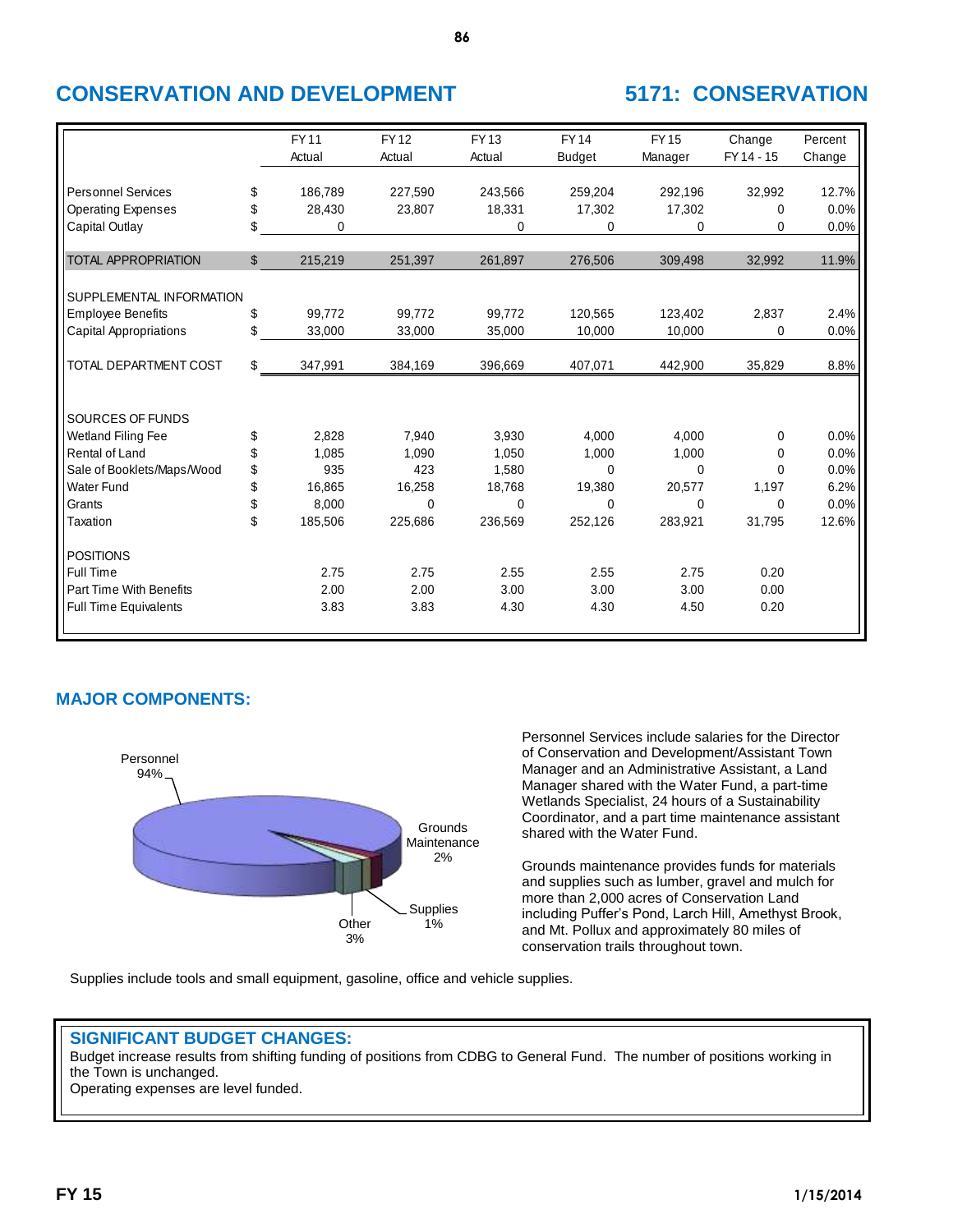**MISSION STATEMENT**: To protect and enhance the environmental, economic, and social quality of life in Amherst for residents and visitors, by creating and implementing appropriate planning initiatives and regulatory mechanisms for the preservation of critical community resources and the orderly, rational, and responsibly sustainable development of the Town.

## **RECENT ACCOMPLISHMENTS & CURRENT CHALLENGES:**

### **Accomplishments**

- Preparation of twenty-three zoning amendments for Fall 2012, Spring 2013 and Fall 2013 Town Meetings; twenty were adopted. Three received strong majority votes but failed by narrow margins. Most implemented Amherst Master Plan goals, including those with regard to rental and affordable housing, village center rezoning and development, expanded opportunity for business activity, and increased mixed use and residential density in appropriate areas.
- Successful application since October 2008 for grants totaling more than \$5,400,000 for projects in the areas of water quality, energy efficiency, historic preservation, and community development.
- Support for the public participation process for the Residential Rental Property bylaw effort, as well as for Olympia Oaks affordable housing, Hawthorne Meadow Recreation Area project, housing regulatory reform, and many others.
- Support for numerous pre-development, site assessment, or program development efforts, including but not limited to the North Amherst and Atkins Corner village center planning and rezoning, Hawthorne Recreation Area, Transportation Plan development, UMass and Amherst College project planning, and the Central Corridor passenger rail access effort.
- Increased refinement of the shared MUNIS permit-tracking system, including additional storage, as well as use of digital plan submissions, and improvements in information sharing. Approximately ninety percent of all permit applications now are scanned documents, and all permit review transmittals between departments are now digital rather than paper.
- As a result of obtaining targeted administrative help, the time required to develop and file decisions for selected permits following board approvals has been reduced from a previous average of two months, in some cases, to three weeks.

### **Challenges**

- Continuing need for revision of outdated aspects of the Zoning Bylaw, Official Zoning Map, and subdivision regulations.
- Maintaining sustainable levels of support for increasing public demands for service, information, and access to public decision-making, and the need to perform triage on staff support for Amherst's many citizen boards and committees.
- The ongoing need for a consistent, coordinated procedure for the development of Town projects, involving departments, and review boards/committees, to ensure consideration of all public interests and Master Plan objectives.
- Developing appropriate housing policies, including ways to maintain a diverse housing stock and increase the supply of housing to meet community needs.
- The increasing complexity of private development applications and the public permit review process, as more and more development projects involve infill and redevelopment.
- Addressing the community's social and capital needs in the face of loss of Mini-Entitlement CDBG funding.
- Accomplishing other responsibilities while engaged in ongoing transitions to improve efficiencies and delivery of service.

## **LONG RANGE OBJECTIVES:**

- *Master Plan* Assisting the Planning Board and other Town boards/committees in implementing the Amherst Master Plan.
- *Grants* Applying for and administering federal and state grants for economic development, conservation, sustainability, historic preservation, and community development purposes.
- *Town-Gown* Working with the Town-Gown Committee and representatives of the University of Massachusetts, Amherst College, and Hampshire College on planning and land use issues, especially those related to student housing.
- *Housing* Supporting the Housing and Sheltering Committee, Planning Board, and others in developing amendments to the General Bylaws and Zoning Bylaw to encourage affordable housing and promote new market rate housing development, as well as enabling actions that preserve existing low and moderate income units, to ensure adequate housing for a diverse and growing population*.*
- *Town & Village Centers* Assisting with the process of planning, rezoning, design, and economic development for Town Center and outlying village centers, including East Village, Pomeroy Village, Cushman Village, and Gatehouse Village.
- *Regional Coordination & Transportation* Working with regional and state agencies on Amherst's behalf to address regional issues such as affordable housing, economic development, sustainability, environmental protection, and regional transportation, including Route 9 and Route 116 corridor plans, road improvements, regional trails, and rail passenger access on the Central Corridor. Collaborating with DPW, Public Transportation & Bicycle Committee, Public Works Committee, and others to address ongoing regional and local transportation, traffic, and parking issues.
- *Economic Development* Assisting with ongoing review of the Town's current economic development efforts and its current land use and code permitting process as they affect economic development in Amherst.
- *Historic Preservation* Assisting the Historical Commission with ongoing CPA funded historic preservation projects and other historic preservation initiatives in implementation of the Amherst Preservation Plan. **Continued on next page.**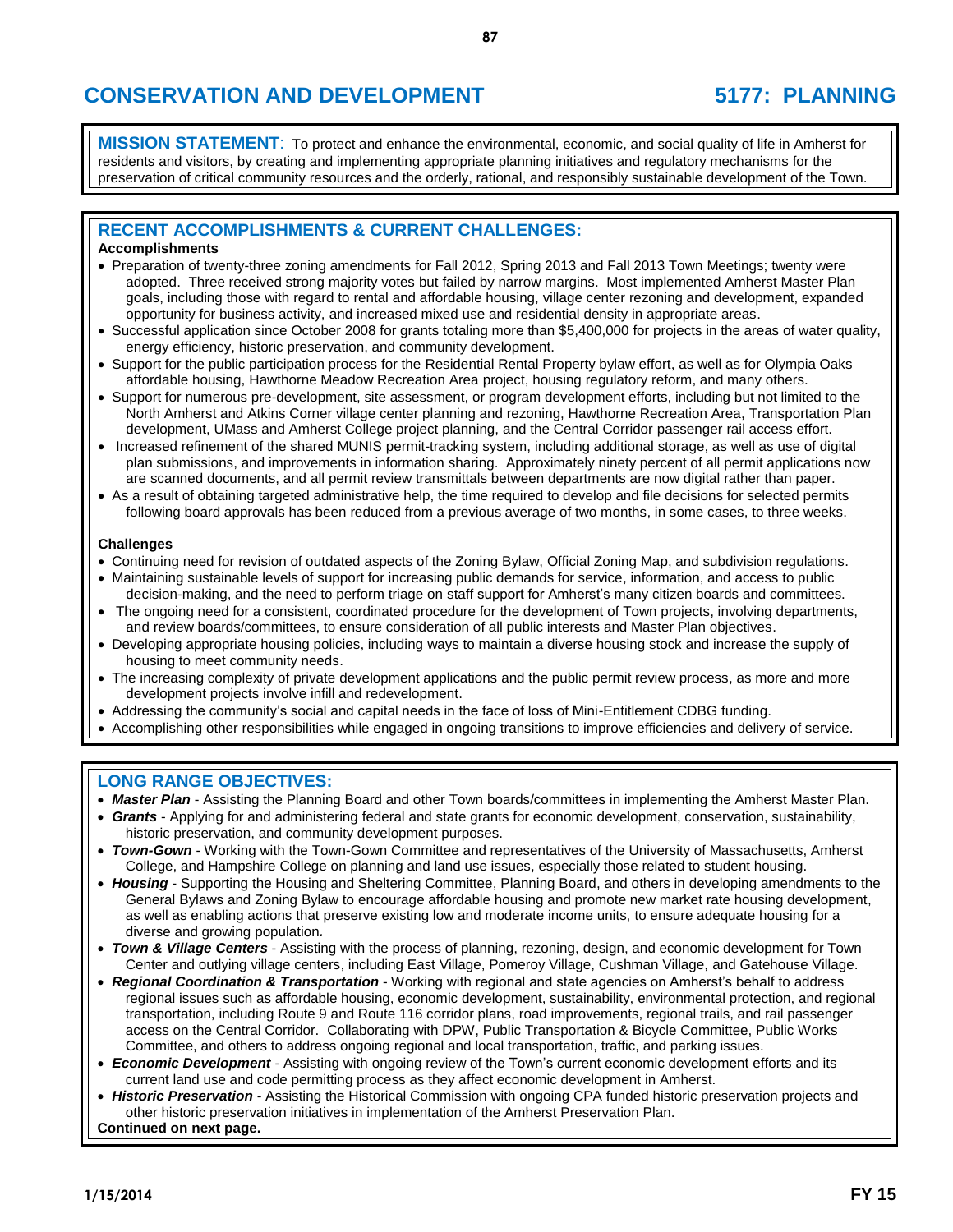## **LONG RANGE OBJECTIVES: (continued)**

 *Conservation* – Collaborative efforts with Conservation and other Town departments to achieve the objectives of the Open Space and Recreation Plan, as well as working with the Tree Warden, Public Shade Tree Committee, and others to promote and protect public shade and street trees.

**88**

 *Website/GIS* - To continue to integrate and expand the use of the Town's website and GIS mapping system in support of planning and land use decision making, including building additional data bases for the GIS system, expanding public accessible web-based GIS for community planning purposes, and expanding use of the Town, board/committee, and department web pages to provide web-based information to the public.

## **FY 15 OBJECTIVES:**

### *Principal Planning Objectives:*

Implementation of selected Master Plan objectives and strategies:

#### *Planning Studies & Rezoning*

- North Amherst and Atkins Corners village center rezoning Completing the rezoning process.
- Town Center/Gateway rezoning Beginning the community planning process for Town center zoning.
- Housing Production Plan and Housing Market Study Developing housing policies and zoning regulations responding to the conclusions of studies of the community's affordable and market rate housing needs.
- Town/Gown Study Completing a joint UMass/Town study of common master planning issues and implementation of recommended action steps.
- Floodplain Mapping Completing the process of remapping of flood prone areas and establishing new flood prone zoning boundaries.

#### *Town Projects*

- North Amherst Intersection Working with DPW and others on design for an improved main intersection in North Amherst village, including related village center development issues; application for associated state grants.
- Kendrick Park/North Downtown Pre-planning for infrastructure and adjacent intersection improvements associated with the future park.
- North Common Helping to conduct a public process to develop a program of future uses for the north section of the Town Common, to guide preliminary conceptual design; a CPA funding request for matching funds for a FY 15 application for a Mass. PARC grant.
- Pomeroy Village Assisting with completion of long-planned intersection and streetscape improvements.
- Puffer's Pond Assisting with implementation of the Puffer's Pond 2020 Plan, including pre-planning for improvements to traffic flow, parking, dredging and others.

### *Community Development*

- Working with the Planning Board and CDBG Advisory Committee to develop and apply for competitive Small Cities CDBG funding.
- Support for the Housing and Sheltering Committee and others to establish coordinated housing and shelter policies and rental housing regulations consistent with the Amherst Master Plan.
- Continued support for Town human social services efforts.

### *Sustainability Projects*

- Permit review process for solar and other alternative energy projects.
- Development of alternative energy zoning regulations.
- Staff support and research for development of a Transportation Plan as a component of the Amherst Master Plan.
- Participation in the MASSDOT NECR Central Corridor Feasibility Study, seeking to ensure future rail passenger service for Amherst.
- Other ongoing efforts to promote and implement sustainable practices and projects.

### *Continued Staff Support and Coordination* for:

- *Permitting boards & committees* Planning Board, Zoning Board of Appeals, Design Review Board, Historical Commission, Dickinson Local Historic District Commission, and Amherst Redevelopment Authority.
- *Advisory/policy boards & committees* Safe & Healthy Neighborhoods Working Group, Housing and Sheltering Committee, Disability Access Advisory Committee, Town/Commercial Relations Committee, Community Development Committee, and others.
- *Local/Regional bodies* Amherst Chamber of Commerce, UMass Campus Facilities Planning, Pioneer Valley Planning Commission: Valley Development Council, Joint Transportation Committee, Sustainable Transportation Task Force, Central Corridor Coalition, Franklin County Comprehensive Economic Development, Economic Development Partners.
- Interdepartmental Coordination Continued improvements in shared use of MUNIS permit-tracking system.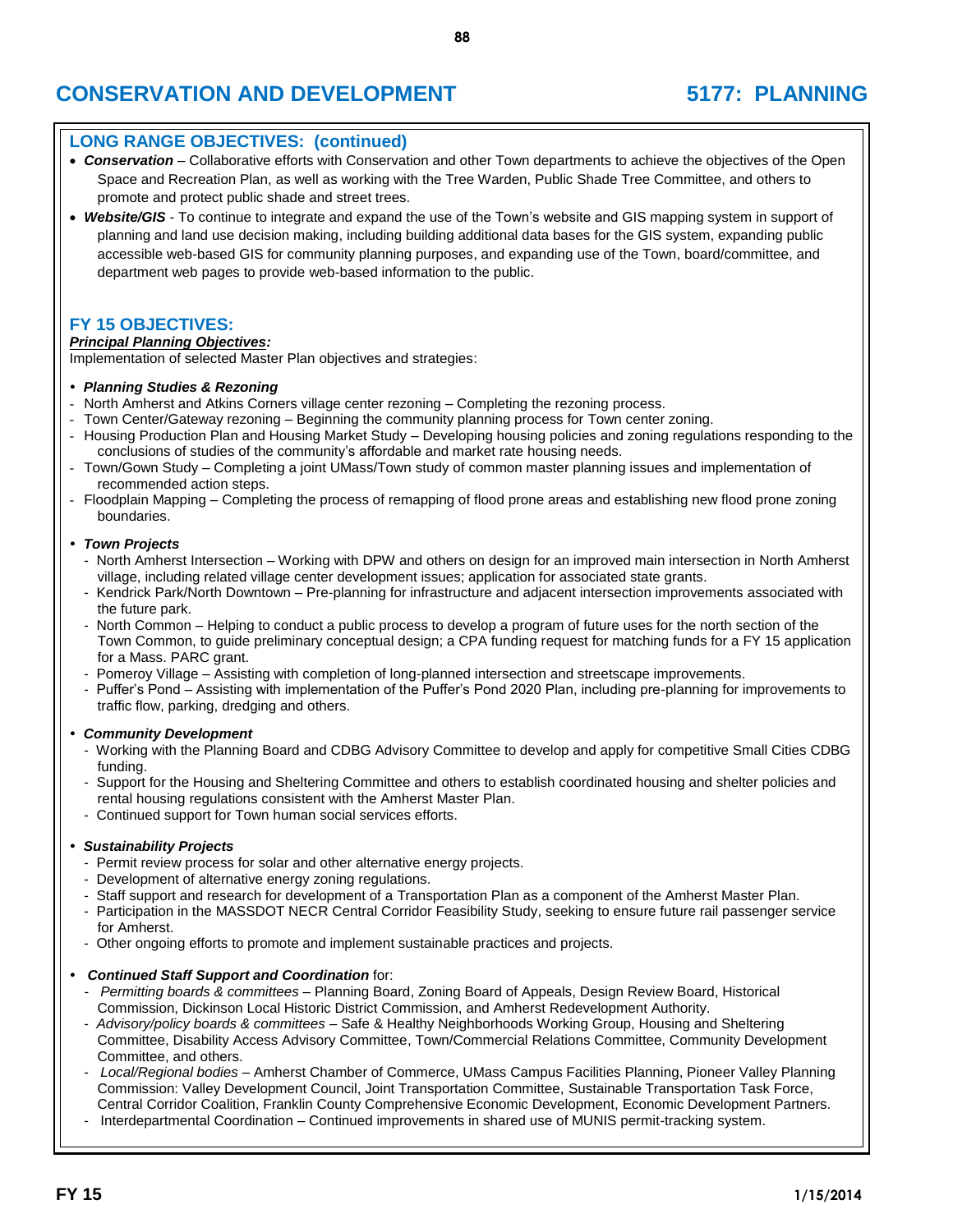| <b>SERVICE LEVELS:</b>                   | <b>FY 09</b><br><b>Actual</b> | <b>FY 10</b><br><b>Actual</b> | <b>FY 11</b><br><b>Actual</b> | <b>FY 12</b><br>Actual | <b>FY 13</b><br><b>Actual</b> |
|------------------------------------------|-------------------------------|-------------------------------|-------------------------------|------------------------|-------------------------------|
| <b>Planning</b>                          |                               |                               |                               |                        |                               |
| Zoning/Subdivision/Regulation            |                               |                               |                               |                        |                               |
| Amendments Worked On                     | 10                            | 13                            | 15                            | 5                      | 17                            |
| ANR/Subdivision Plans Reviewed &         |                               |                               |                               |                        |                               |
| Processed                                | 10                            | 10                            | 6                             | 12                     | 15                            |
| Other Planning Board Special Permits     | 0                             | 2                             | $\Omega$                      | $\overline{2}$         | 1                             |
| <b>ZBA Special Permits Reviewed</b>      | 42                            | 16                            | 25                            | 31                     | 28                            |
| Design Review Board Reviews              | 20                            | 15                            | 24                            | 24                     | 19                            |
| <b>Demolition Delay Applications</b>     | 7                             | 9                             | 14                            | 12                     | 5                             |
| <b>Other Development Applications</b>    |                               |                               |                               |                        |                               |
| Processed                                | 7                             | 8                             | 8                             | 6                      | 6                             |
| Planning Board Site Plan Reviews         | 6                             | 12                            | 10                            |                        | 13                            |
| <b>Strategic Plans</b>                   | 15                            | 12                            | 16                            |                        | $\overline{2}$                |
| Grant or Other Non-Town Funding Project  |                               |                               |                               |                        |                               |
| Applications Processed/Administered      | 14                            | 9                             |                               | 6                      | $\overline{7}$                |
| <b>Contracts Administered</b>            | 6                             |                               | 8<br>7                        | 3                      | 4                             |
|                                          |                               | 5                             |                               |                        |                               |
| Special Planning Studies/Projects        | 28                            | 25                            | 21                            | 23                     | 14                            |
| Review of Other Projects                 | 11                            | 13                            | 5                             | 4                      |                               |
| <b>Committees/Boards Assisted</b>        | 25                            | 25                            | 26                            | 35                     | 35                            |
| Committee & Board Meetings               | 222                           | 245                           | 205                           | 92                     | 163                           |
| <b>Community Development</b>             |                               |                               |                               |                        |                               |
| <b>Committees/Boards Assisted</b>        | 3                             | 3                             | 3                             | 3                      | 3                             |
| Collaborations/Partnerships              | $\Omega$                      | 0                             |                               |                        |                               |
| Clients served by Human Service Agencies | 7,200                         | 270                           | 320                           | 1,138                  | 1,487                         |
| Contracts administered                   | 25                            | 20                            | 23                            | 6                      | 8                             |
| Grants Applied for                       |                               |                               |                               |                        |                               |
| <b>Grants Obtained</b>                   |                               |                               |                               |                        |                               |
| <b>Emergency Assistance requests</b>     | 12                            | 45                            | 29                            | 42                     | 42                            |
| <b>Tuition Assistance requests</b>       | 52                            | 10                            | 49                            | 35                     | 0                             |
|                                          |                               |                               |                               |                        |                               |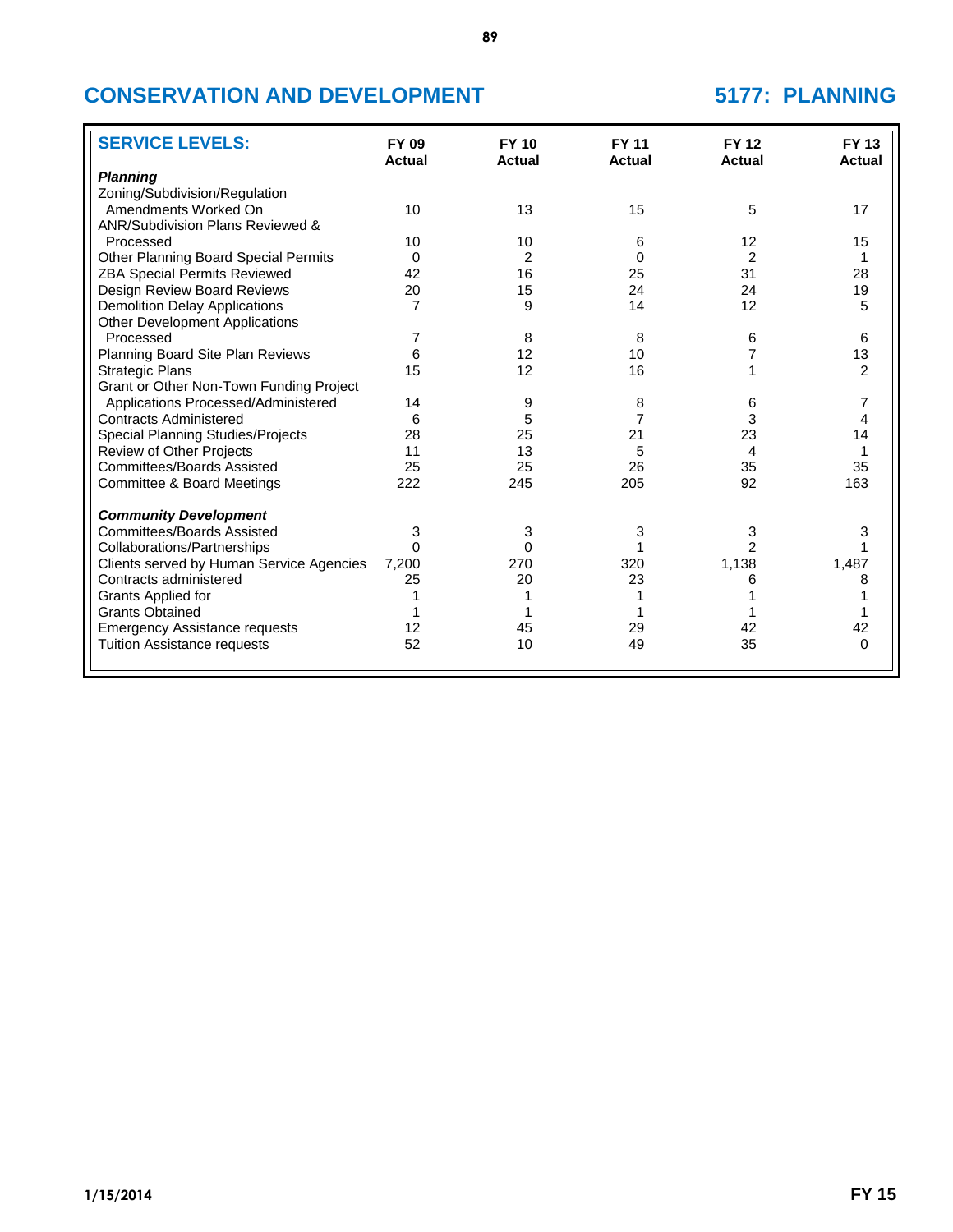|                                |              | <b>FY11</b><br>Actual | <b>FY12</b><br>Actual | <b>FY13</b><br>Actual | <b>FY14</b><br><b>Budget</b> | <b>FY15</b><br>Manager | Change<br>FY 14 - 15 | Percent<br>Change |
|--------------------------------|--------------|-----------------------|-----------------------|-----------------------|------------------------------|------------------------|----------------------|-------------------|
|                                |              |                       |                       |                       |                              |                        |                      |                   |
| <b>Personnel Services</b>      | \$           | 224,806               | 259,109               | 257,711               | 283,570                      | 323,229                | 39,659               | 14.0%             |
| <b>Operating Expenses</b>      | \$           | 7,233                 | 6,536                 | 10,849                | 4,500                        | 4,500                  | 0                    | 0.0%              |
| Capital Outlay                 | \$           | 0                     | 0                     | 0                     | 0                            | 0                      | 0                    | 0.0%              |
|                                |              |                       |                       |                       |                              |                        |                      |                   |
| <b>TOTAL APPROPRIATION</b>     | $\mathbb{S}$ | 232,038               | 265,645               | 268,560               | 288,070                      | 327,729                | 39,659               | 13.8%             |
|                                |              |                       |                       |                       |                              |                        |                      |                   |
| SUPPLEMENTAL INFORMATION       |              |                       |                       |                       |                              |                        |                      |                   |
| <b>Employee Benefits</b>       | \$           | 122.461               | 109.136               | 118,817               | 124,272                      | 133,986                | 9,714                | 7.8%              |
| Capital Appropriations         | \$           | 998,100               | 358,100               | 432,000               | 241,995                      | 0                      | (241, 995)           | $-100.0\%$        |
|                                |              |                       |                       |                       |                              |                        |                      |                   |
| TOTAL DEPARTMENT COST          | \$           | 1,352,599             | 732,881               | 819,377               | 654,337                      | 461,715                | (192, 622)           | $-29.4%$          |
|                                |              |                       |                       |                       |                              |                        |                      |                   |
| SOURCES OF FUNDS               |              |                       |                       |                       |                              |                        |                      |                   |
| Dept. Receipts                 | \$           | 8,397                 | 12,655                | 14,663                | 7,100                        | 8,100                  | 1,000                | 14.1%             |
| Taxation                       | \$           | 223,641               | 252,990               | 253,897               | 280,970                      | 319,629                | 38,659               | 13.8%             |
| <b>Transportation Fund</b>     | \$           | 0                     | 0                     | 0                     | 0                            | 0                      | 0                    | 0.0%              |
|                                |              |                       |                       |                       |                              |                        |                      |                   |
| <b>POSITIONS</b>               |              |                       |                       |                       |                              |                        |                      |                   |
| Full Time                      |              | 3.35                  | 3.82                  | 3.82                  | 3.82                         | 4.80                   | 0.98                 |                   |
| <b>Part Time With Benefits</b> |              | 0.00                  | 0.00                  | 0.00                  | 0.00                         | 0.00                   | 0.00                 |                   |
| <b>Full Time Equivalents</b>   |              | 3.35                  | 3.82                  | 3.82                  | 3.82                         | 4.80                   | 0.98                 |                   |
|                                |              |                       |                       |                       |                              |                        |                      |                   |

**90**

# **MAJOR COMPONENTS:**



Personnel Services include salaries for a Planning Director, three senior planners, program coordinator and an administrative assistant.

Supplies include materials associated with mapping, computers, printers/copiers, and other departmental supplies.

## **SIGNIFICANT BUDGET CHANGES:**

In FY 14, the use of Community Development Block Grant (CDBG) and other grant funding supported nearly \$141,000 of the salaries of staff in the entire functional area. During FY 15, most of the CDBG grant will be cut, and support for those salaries will be absorbed into the Planning Department budget. Operating expenses are level funded.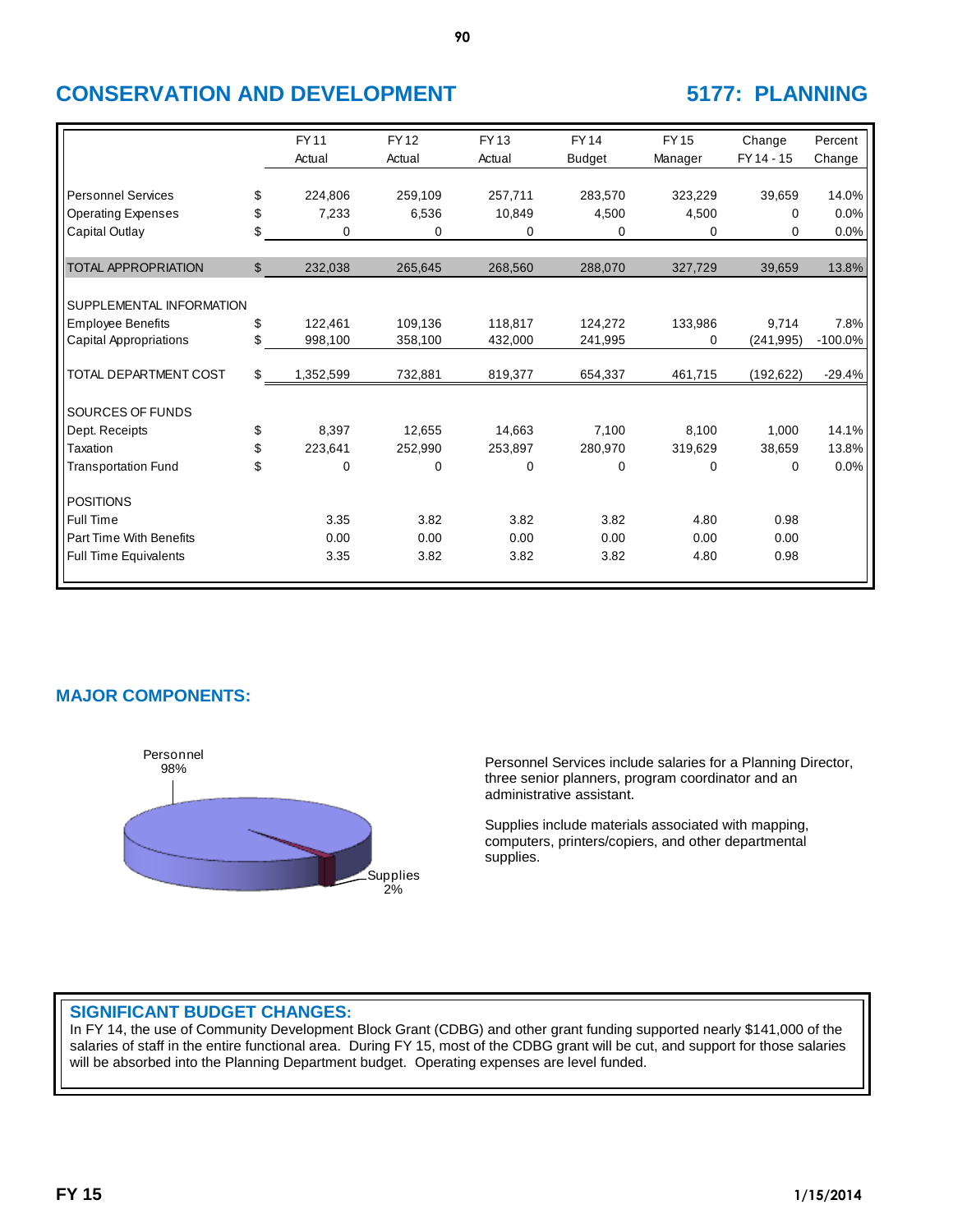# **CONSERVATION AND DEVELOPMENT 5241: INSPECTION SERVICES**

**MISSION STATEMENT:** To ensure the public health, safety, and welfare of the inhabitants of the Town of Amherst by administering the General Laws and Regulations of the Commonwealth of Massachusetts and Town of Amherst By-laws as they relate to land use and to the construction and occupancy of buildings and structures.

## **RECENT ACCOMPLISHMENTS & CURRENT CHALLENGES:**

### **Accomplishments**

- Continued improvement to collaboration between departments for increased efficiency with project approvals including recently moving a Health Inspector into Inspection Services to handle housing, well, septic, and new restaurants.
- Successful transition to digital plan submission and digital record keeping for all Inspection Services applications.
- Regular communication with all Conservation and Development staff to provide clear and concise permitting path to all applicants. Many recent project applicants benefitted from the coordination and communication between town staff to ensure that their proposals were well prepared for the land use permitting process, including understanding the potential effect of any pending or proposed zoning bylaw amendment.
- Positive feedback on the development and implementation of the Rental Permit Program.
- Completion of several public education workshops regarding the new Residential Rental Property Bylaw.
- Hiring of a full time Electrical Inspector with consistent daily schedule similar to the building inspectors.
- Continued increase in field use of technology to increase efficiency, data collection, and immediate notification.
- Major effort to respond to and keep records of complaints and violations activity. (See new category in Service Levels of this report)
- Launch of Inspection Services first online permit application for residential rental permits.

#### **Challenges**

- The greatest challenges for Inspection Services involve dealing with the continuously changing and expanding laws and regulations that we have been charged with enforcing, collecting the required information to perform a timely plan reviews, and working closely with other departments with overlapping jurisdictions and their own tight timelines. Keeping the lines of communication open between this department, the other departments we work closely with, and the applicants is also a challenge, complicated by short timelines, complex code questions, and busy schedules. In addition it often falls to the inspectors to help the public and professionals they work with understand the code requirements and zoning regulations.
- Many large upcoming projects to begin construction including Kendrick Place, Olympia Place, and Presidential Apartments expansion.
- Implementation of a new energy code that takes effective date of July 1, 2014.

### **LONG RANGE OBJECTIVES:**

- To expand and develop a comprehensive Periodic Inspection Program to include regular inspection of certain residential properties and fire escapes.
- To explore and develop ways to broadcast information, news, updates, etc. through electronic communication and social media outlets.
- To create an electronic document management system for all Conservation and Development records. This project has commenced with the scanning of all Zoning Board of Appeals historical documents, permits, and decisions. This will enable both Town staff and the public to electronically search and view records associated with a property. The project will continue this year with scanning building/electrical/plumbing permit records.
- To continue to provide public education of codes, regulations, and permitting procedures.

# **FY 15 OBJECTIVES:**

- To develop the Permit Administrator role in the land use permitting process.
- To ensure all applicable residential rental properties are permitted according to the new Bylaw.
- To continue converting Inspection Services record to digital format for improved search and access.
- To continue to improve and advance in field use of technology.
- To continue to improve communication with various departments and strengthen joint inspection procedures and enforcement.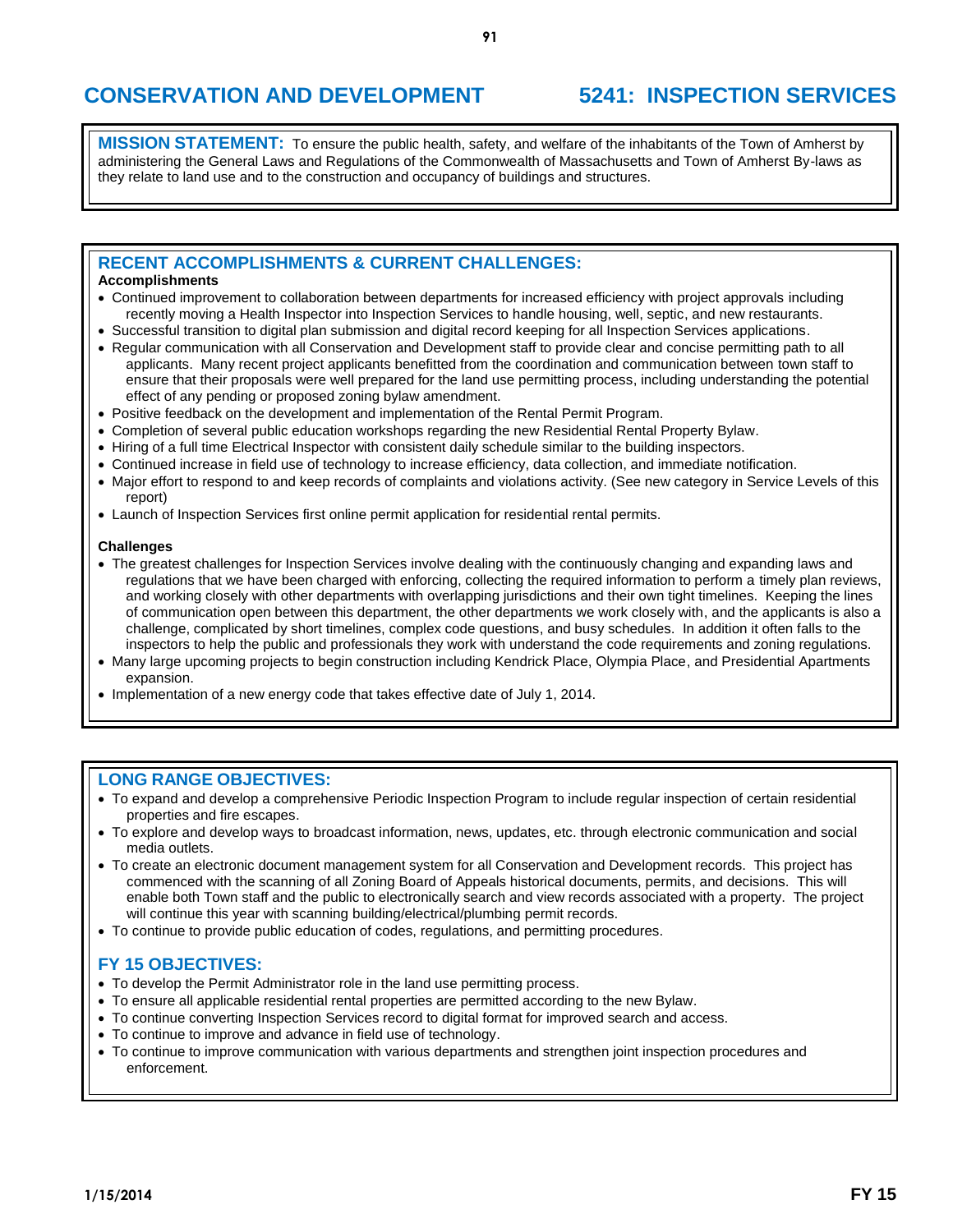# **CONSERVATION AND DEVELOPMENT 5241: INSPECTION SERVICES**

| <b>SERVICE LEVELS:</b>                           | <b>FY 09</b><br><b>Actual</b> | <b>FY 10</b><br><b>Actual</b> | <b>FY 11</b><br><b>Actual</b> | <b>FY 12</b><br><b>Actual</b> | <b>FY 13</b><br><b>Actual</b> |
|--------------------------------------------------|-------------------------------|-------------------------------|-------------------------------|-------------------------------|-------------------------------|
| <b>PERMITS ISSUED:</b>                           |                               |                               |                               |                               |                               |
| <b>Building Permits</b>                          | 782                           | 857                           | 805                           | 957                           | 916                           |
| <b>Electrical Permits</b>                        | 769                           | 922                           | 908                           | 899                           | 917                           |
| <b>Gas Permits</b>                               | 220                           | 221                           | 260                           | 268                           | 282                           |
| <b>Plumbing Permits</b>                          | 319                           | 321                           | 397                           | 371                           | 422                           |
| <b>Demolition Permits</b>                        | 3                             | 9                             | 7                             | 20                            | 12                            |
| Certification of Inspection                      | 249                           | 279                           | 349                           | 182                           | 167                           |
| Weights & Measures                               | 35                            | 44                            | 41                            | 42                            | 53                            |
| Occupancy                                        | 130                           | 91                            | 109                           | 197                           | 78                            |
| <b>INSPECTIONS</b>                               |                               |                               |                               |                               |                               |
| <b>Building</b>                                  | 1,334                         | 1,715                         | 1,749                         | 1,067                         | 1,183                         |
| Electrical                                       | 1,694                         | 1,818                         | 1,962                         | 1,361                         | 2,283                         |
| Gas                                              | 261                           | 227                           | 262                           | 293                           | 422                           |
| Plumbing                                         | 754                           | 541                           | 496                           | 499                           | 701                           |
| <b>COMPLAINTS AND VIOLATIONS (NEW FOR FY 13)</b> |                               |                               |                               |                               |                               |
| Zoning                                           |                               |                               |                               |                               | 119                           |
| Code                                             |                               |                               |                               |                               | 72                            |
| Fines Collected by Non-Criminal Disposition      |                               |                               |                               |                               | \$7,400                       |

**CODES AND OTHER REGULATIONS ENFORCED:** Massachusetts State Building Code 8th Ed; *Massachusetts State Building Code for 1 & 2 Family Dwellings 8th Edition ;* International Mechanical Code; International Energy Code 2009*;The Stretch Energy Cod;, International Existing Building Code with Massachusetts Amendments*; Massachusetts State Architectural Access Board Regulations; *Commonwealth of Massachusetts Sheet Metal Regulations*; Massachusetts State Electrical Code; Commonwealth of Massachusetts Plumbing & Gas Codes; Sealer of Weights and Measures Regulations; Town of Amherst Zoning Bylaws; Conditions of Special Permits and Variances issued by the Zoning Board of Appeals, Conditions of Site Plan Review; Conditions of Design Review Board and Historical Commission; and the Town of Amherst Junk Car Bylaw; Sign Bylaw; and Portable Sign Bylaw. We also work closely with the Fire Department in regards to Chapter 148 of the Massachusetts General Laws concerning requirements for the installation of alarms and sprinkler systems, and the annual inspections required under the amendments to MGL 148 for nightclubs and similar uses.

**92**